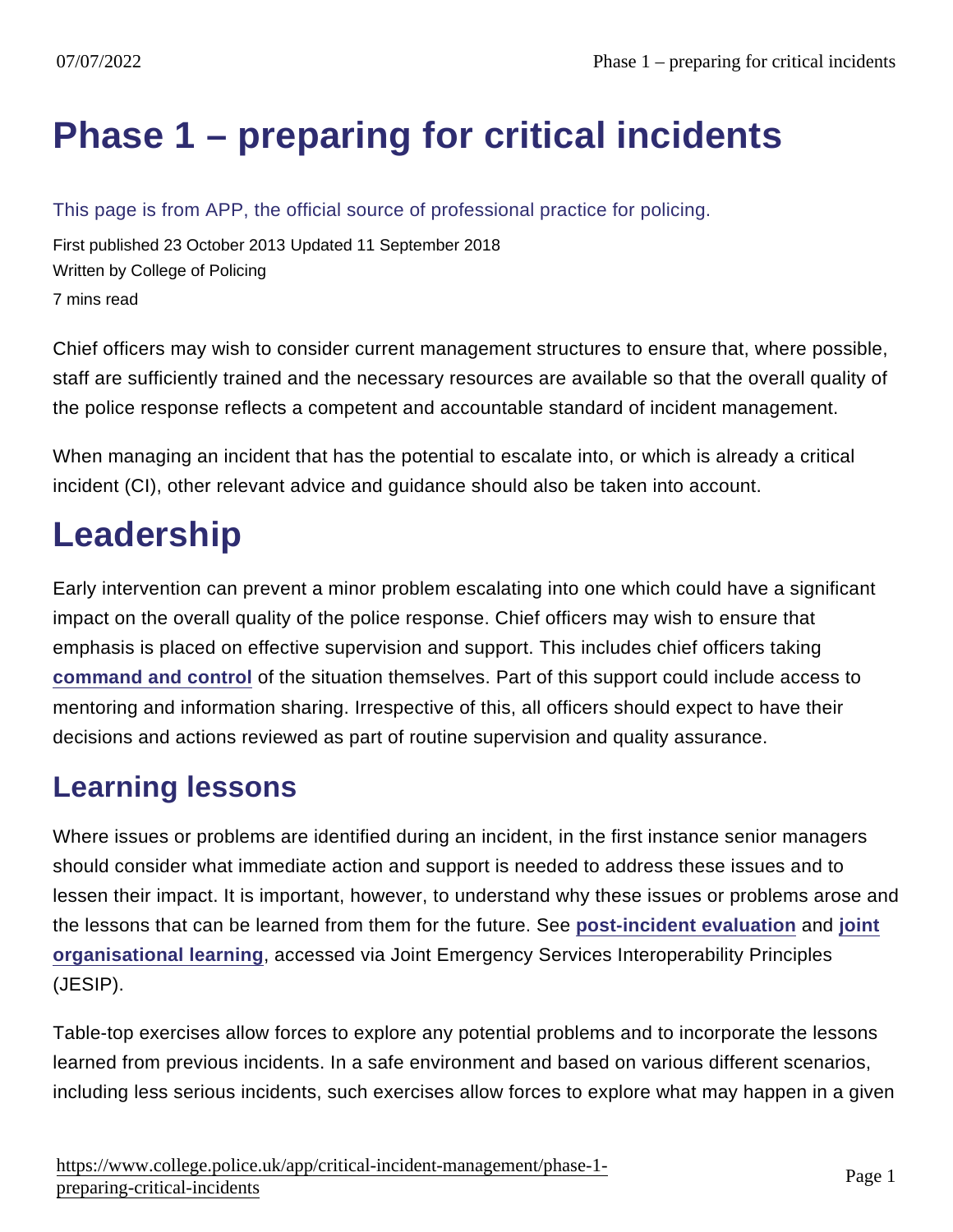situation.

## Policy and processes

Ineffective and/or inconsistent implementation of force protocols, policies and procedures is one of the main reasons why CIs develop.

Policy and procedures are usually developed over time and incorporate current legislation and identified good practice. Their implementation is the most efficient way of reducing the number of CIs each year.

## Core and specific practice

This module is not intended to undermine or replace core or specific practice in other areas. It is an additional resource to help officers deal with CIs that require particular management to maintain or rebuild confidence in the police service.

#### Quality assurance

Quality assurance processes should promote a positive approach to incident management generally. They should be seen as a means of providing support to officers and police staff and should not be used to undermine their confidence or to develop a culture of blame.

Active quality assurance can be used to identify good practice. This can be disseminated through briefings, training and policy to improve the quality of future police responses and the overall performance of the police service.

# Operational risk management

Making rational, effective and accountable decisions can be difficult. This is especially true in a fast-moving or complex environment like policing, which is characterised by uncertainty, multiple views of a particular problem and numerous possible intervention points and solutions.

When things go wrong or pressure rises, the risk-averse approach focuses on reducing negative outcomes, preserving reputation and limiting liability, rather than improving decision making to achieve greater benefits. The police service has developed a set of [10 risk principles](https://www.app.college.police.uk/app-content/risk-2/risk/) to support a positive approach to risk management.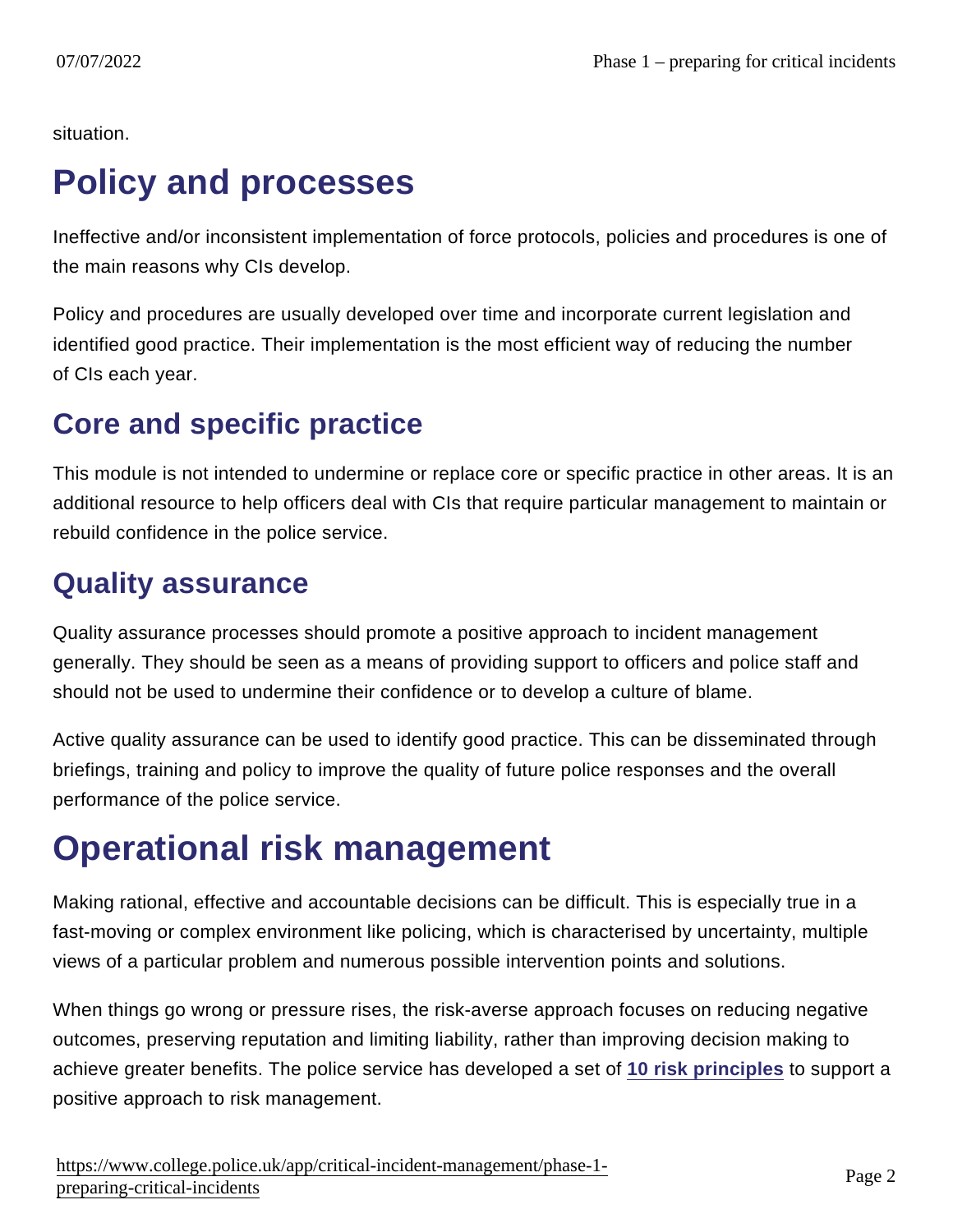For further information see:

- [National decision model](https://www.app.college.police.uk/app-content/the-national-decision-model/?s=)
- [Decisions, errors and avoiding decisions](https://www.app.college.police.uk/app-content/critical-incident-management/types-of-critical-incident/#decisions-errors-and-avoiding-decisions)
- [Joint Emergency Services Interoperability Principles](https://jesip.org.uk/home)

# Critical incident training

Staff should receive CI training appropriate to their role and which provides them with a clear understanding of the concepts and terminology of CI management. Thought should also be given to resilience at all levels. This may be particularly important among more senior ranks, where there are fewer officers and staff available.

Police constables, police community support officers (PCSOs) and call handlers are on the front line and usually provide the initial response to an incident. They also need to understand their role in CI management, which is to continually ask:

- what are they dealing with?
- what might develop?
- what might the impact of the incident and/or the police response be?
- whom should they tell if they believe the incident they are dealing with has the likelihood to escalate into a CI?

### Personal responsibility

Staff also have a personal responsibility to ensure that they are adequately trained for their role. They need to know how to access resources, support and supervision so that they provide a professional and effective response. Where staff are faced with difficult or complex decisions, they need to be confident that they have access to support and information, and that they are 'not alone'.

#### Courses

Training should reflect a 'cradle to grave' approach. National courses have been designed for a range of police officer and staff roles: from those working in neighbourhood teams to senior officers. In many cases, they have been developed nationally for delivery to meet local needs.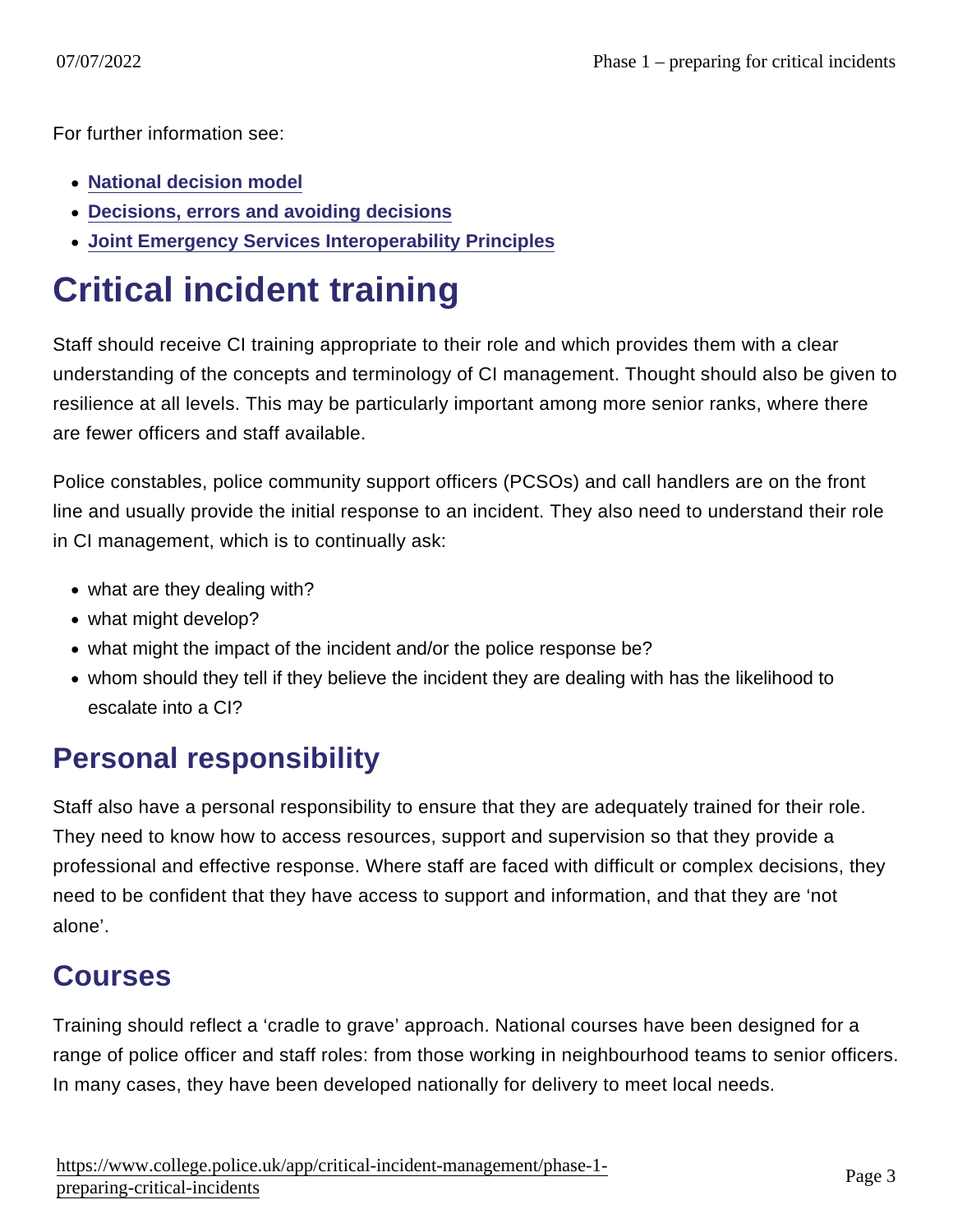Courses include critical incident management for sergeants and inspectors, incorporating command structures, leadership, diversity, decision logs, the use of independent advisory groups (IAGs) and media considerations. These courses, while capable of standing alone, are also mapped into the new core leadership development programme.

[College of Policing Leadership](mailto:leadershipbramshill@college.pnn.police.uk?subject=Authorised Professional Practice Enquiry) delivers a programme of critical incident training courses which reflect current thinking and national good practice:

- [foundations for senior leaders \(FSL\)](http://www.college.police.uk/en/14721.htm)
- [senior leadership development programme \(SLP\)](http://www.college.police.uk/en/6088.htm)
- [leading powerful partnerships \(LPP\)](http://www.college.police.uk/en/14895.htm)
- [strategic command course \(SCC\)](http://www.college.police.uk/en/6090.htm)
- [core leadership development programme \(CLDP\)](http://www.ncalt.com/)

In addition, training packages such as critical incident command level 1 and level 2 are available for forces to deliver locally.

For further information, contact the [College of Policing Leadership](mailto:leadershipbramshill@college.pnn.police.uk?subject=Authorised Professional Practice Enquiry) or their customer support team: telephone 01256 602300.

## Partnership and resources

A [proactive response t](https://www.app.college.police.uk/app-content/critical-incident-management/types-of-critical-incident/#a-proactive-response)o [victim support](https://www.app.college.police.uk/app-content/investigations/victims-and-witnesses/#victim-and-witness-support) and [community engagement](https://www.app.college.police.uk/app-content/engagement-and-communication/engaging-with-communities/#community-engagement) will increase trust and confidence and encourage open lines of communication. It is too late to build relationships after a CI has happened.

The community is a key resource in tackling crime and the fear of crime. Building relationships is an ongoing process developed over time. The police need to recognise and understand the diverse needs and issues of their local community, and build positive relationships with recognised representatives.

The [Mary Fox](https://library.college.police.uk/docs/appref/mary-fox-v1.pdf) and [Aamir Siddiqi](https://library.college.police.uk/docs/appref/aamir-siddiqi-v1pdf.pdf) cases provide examples of the proactive and effective use of community networks, internal resources and IAGs.

#### Internal staff resources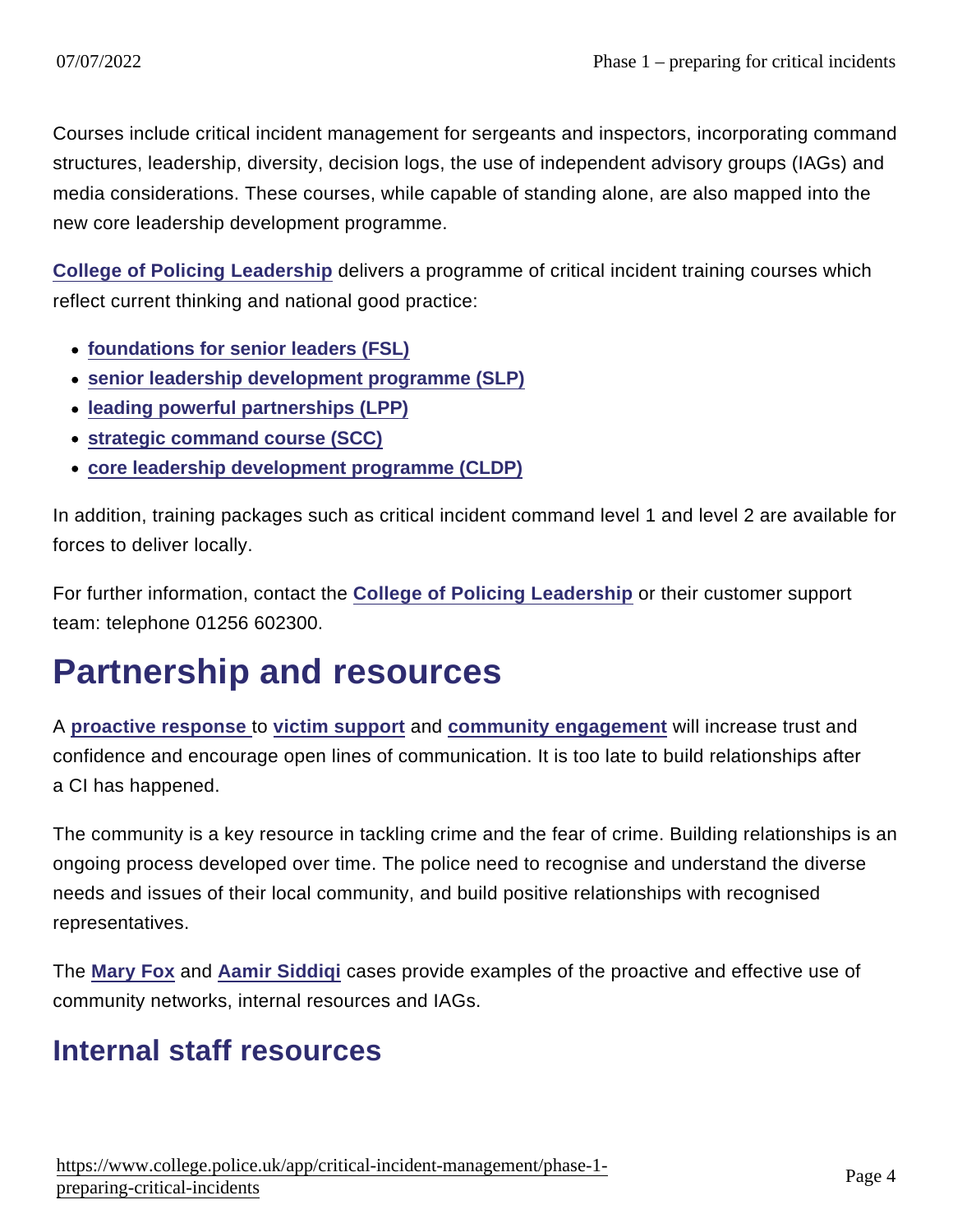To help build community relationships, forces may wish to make use of the diversity, skills and contacts that individual staff members have. These may include experience relating to:

- lifestyle
- specialist community knowledge
- languages
- hobbies

A force database containing this type of information would allow senior investigating officers (SIOs) and incident commanders to access specialist knowledge and experience, which may help them to build relationships before, during and after a critical incident.

## Independent advisory groups and community cohesion groups

The use of [independent advisory groups](https://www.app.college.police.uk/app-content/engagement-and-communication/communications/#independent-advisory-groups) or community cohesion groups is a key asset when building community relationships. In some cases these groups can identify and advise on the best ways to access hard-to-reach or hard-to-hear community groups.

It is good practice to provide IAGs or community cohesion groups with training on critical incident management. Bespoke training is now available to them through the [College of Policing](mailto:leadershipbramshill@college.pnn.police.uk?subject=Authorised Professional Practice Enquiry) [Leadership](mailto:leadershipbramshill@college.pnn.police.uk?subject=Authorised Professional Practice Enquiry) at Bramshill.

#### Independent observers

It is good practice to use independent observers where there is a potential for conflict to arise between opposing community interests, especially during predictable events such as sporting fixtures, demonstrations or parades. Their observations on the planning and policing of such events can help to allay community concerns and foster positive relationships between community groups.

### Multi-agency partners

Forces should consider how they work with partner agencies to provide a coordinated response to critical incident management. Early engagement with partners helps to develop proactive relationships which are enhanced by a common understanding of the challenges of critical incident management.